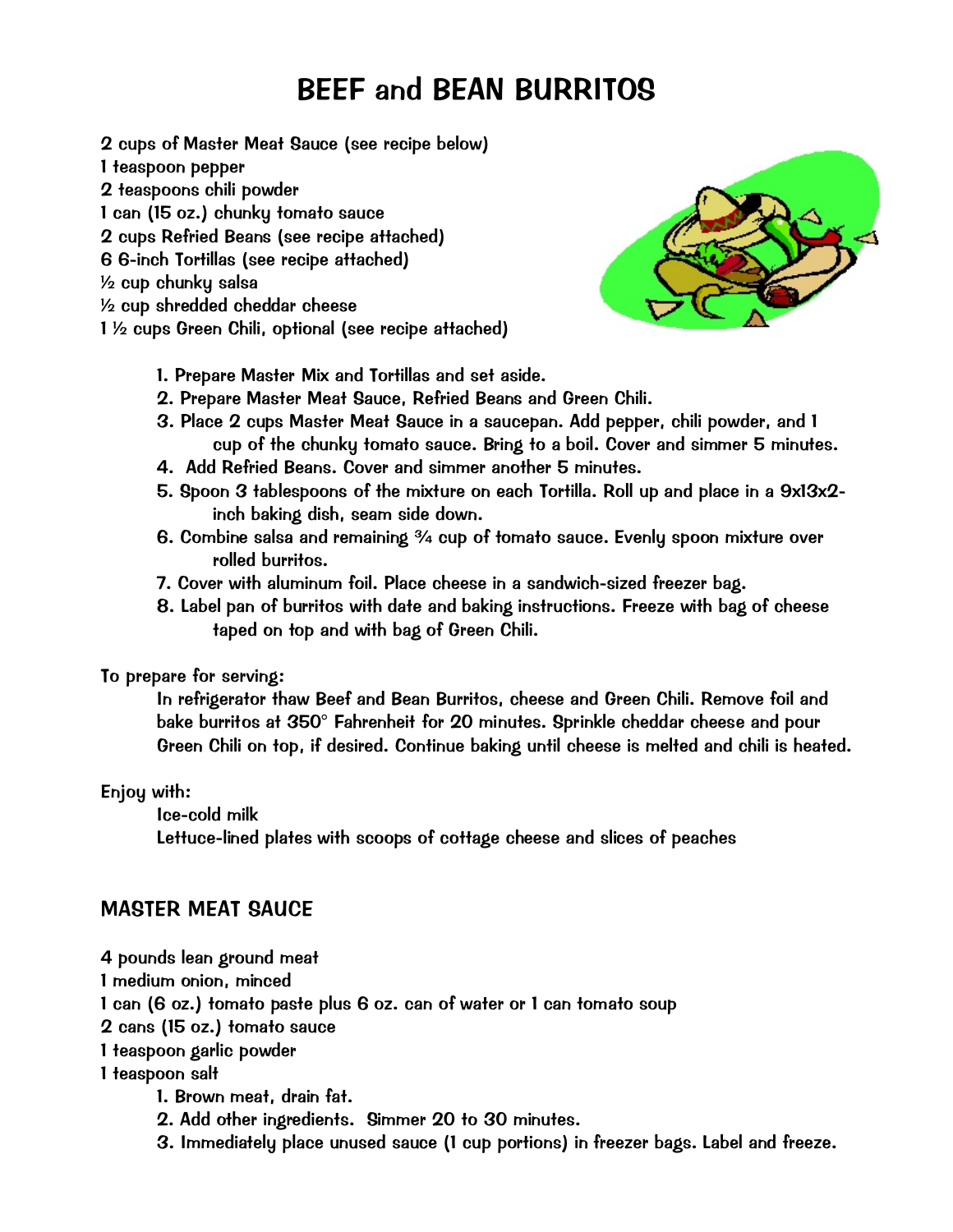## **Tortillas**

1 cup *Master Mix* (see recipe below) 1 cup flour ½ cup warm water (approximate)



- 2. Knead in a bowl or on a floured surface for 2-3 minutes or until smooth and elastic.
- 3. Form into 1½-inch balls. Cover and let rest 10 minutes.
- 4. Roll each ball out between plastic wrap or on a floured surface to form a 6-inch circle.
- 5. Bake on a moderately hot nonstick or lightly greased griddle or fry pan. Cook each tortilla on one side for 15 seconds; turn and bake on second side until lightly browned. Turn again to brown first side. Makes 6 tortillas.

MASTER MIX (all-purpose baking)

8 cups unsifted, enriched flour ¼ cup baking powder 3 tablespoons sugar 1 tablespoons iodized salt  $1\frac{1}{3}$  cups nonfat dry milk powder  $\frac{2}{3}$  cup canola oil



- 1. In large bowl, combine flour, baking powder, sugar, salt, and powdered milk.
- 2. Drizzle oil over dry mixture; cut in with pastry blender or fingers until it resembles coarse cornmeal.
- 3. Store unused mix in covered container in refrigerator. Yields approximately 10 cups. Keeps about 3 months in refrigerator.

NOTE: To measure *Master Mix* for recipes, stir lightly, pile into cup (do not shake), and level off.

VARIATIONS:

Whole Wheat Master Mix - Use 4 cups white flour and 4 cups unsifted whole wheat flour. Keep refrigerated.

Margarine or Butter Master Mix - Reduce salt to 2 teaspoons. Use 3/4 cup butter, margarine, or shortening in place of canola oil. Keep refrigerated.